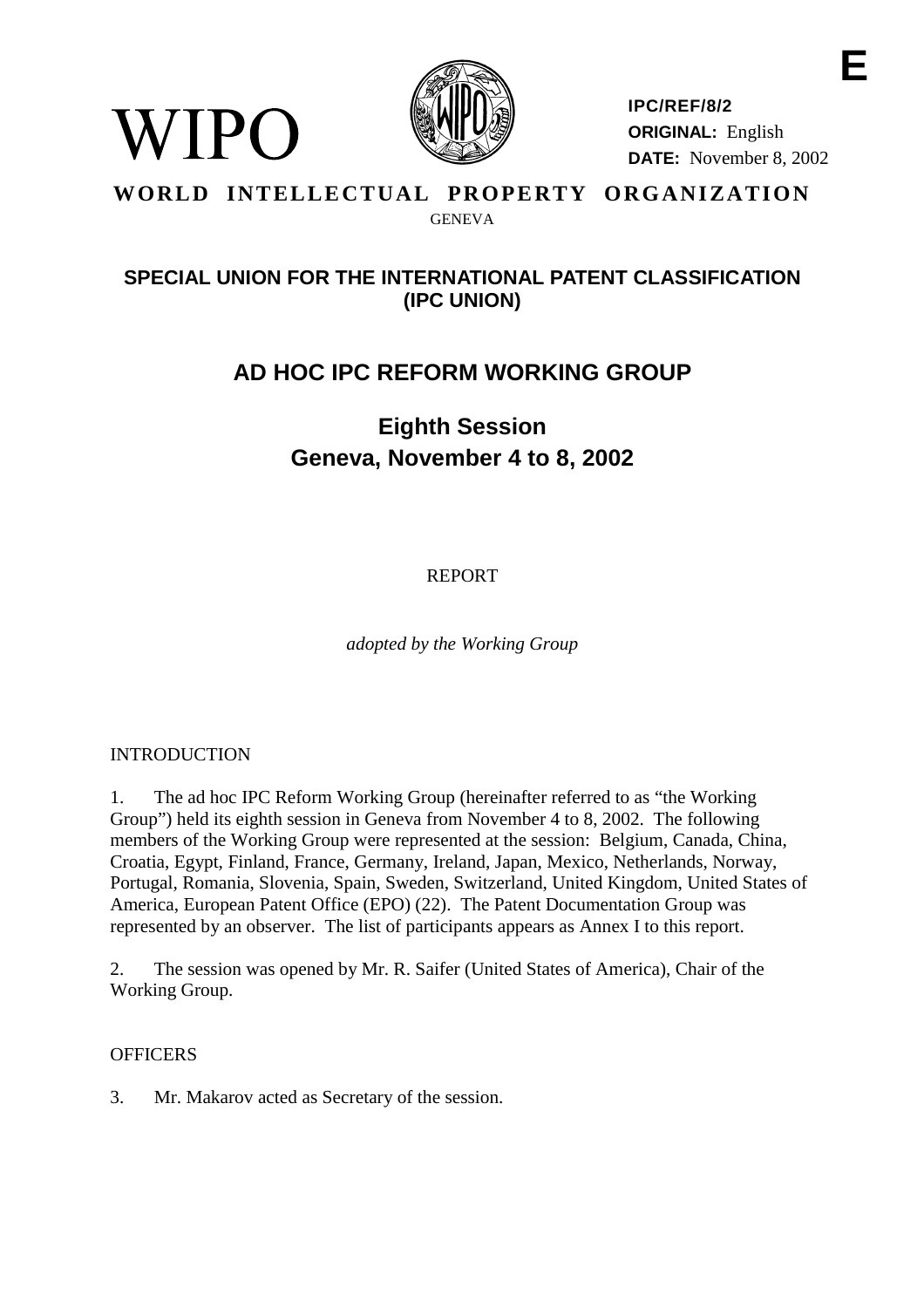#### ADOPTION OF THE AGENDA

4. The Working Group unanimously adopted the agenda, which appears as Annex II to this report.

#### DISCUSSIONS, CONCLUSIONS AND DECISIONS

5. As decided by the Governing Bodies of WIPO at their tenth series of meetings held from September 24 to October 2, 1979 (see document AB/X/32, paragraphs 51 and 52), the report of this session reflects only the conclusions of the Working Group (decisions, recommendations, opinions, etc.) and does not, in particular, reflect the statements made by any participant, except where a reservation in relation to any specific conclusion of the Working Group was expressed or repeated after the conclusion was reached.

#### REPORT ON THE SEVENTH MEETING OF THE TRILATERAL WORKING GROUP ON CLASSIFICATION

6. The Delegation of the EPO reported on the seventh meeting of the Trilateral Working Group on Classification, held in Washington, D.C. from September 23 to 27, 2002. The Delegation explained that the main purposes of the meeting were to develop in detail the procedures for the HARMONY projects, to discuss further development of the Concept of Operations for the advanced level of the reformed IPC, to discuss the pending items for the reformed IPC and to define a trilateral position on the approach for the traditional knowledge in the IPC.

7. The report on the seventh meeting of the Trilateral Working Group on Classification is reproduced in Annex III to this report.

#### REPORT ON THE MEETING OF THE TASK FORCE ON THE REVISION OF THE GUIDE TO THE IPC

8. The Working Group heard an oral report by the Secretariat on the meeting of the Task Force on the revision of the Guide to the IPC, held in Stockholm from October 7 to 11, 2002. The Working Group noted that the Task Force had considered and approved eight out of 13 chapters contained in the revised Guide and completed the Glossary of terms for the reformed IPC. The Working Group expressed its appreciation for the work carried out by the Task Force and its gratitude to the Swedish Patent and Registration Office for hosting the meeting.

9. The Working Group agreed with the recommendation of the Task Force that a second meeting of the Task Force would be necessary for the completion of the revision of the Guide and accepted, with gratitude, an invitation made by the Delegation of France to host the meeting of the Task Force at the National Institute of Industrial Property (INPI), Paris. The Working Group noted that the second meeting of the Task Force would be held in April 2003.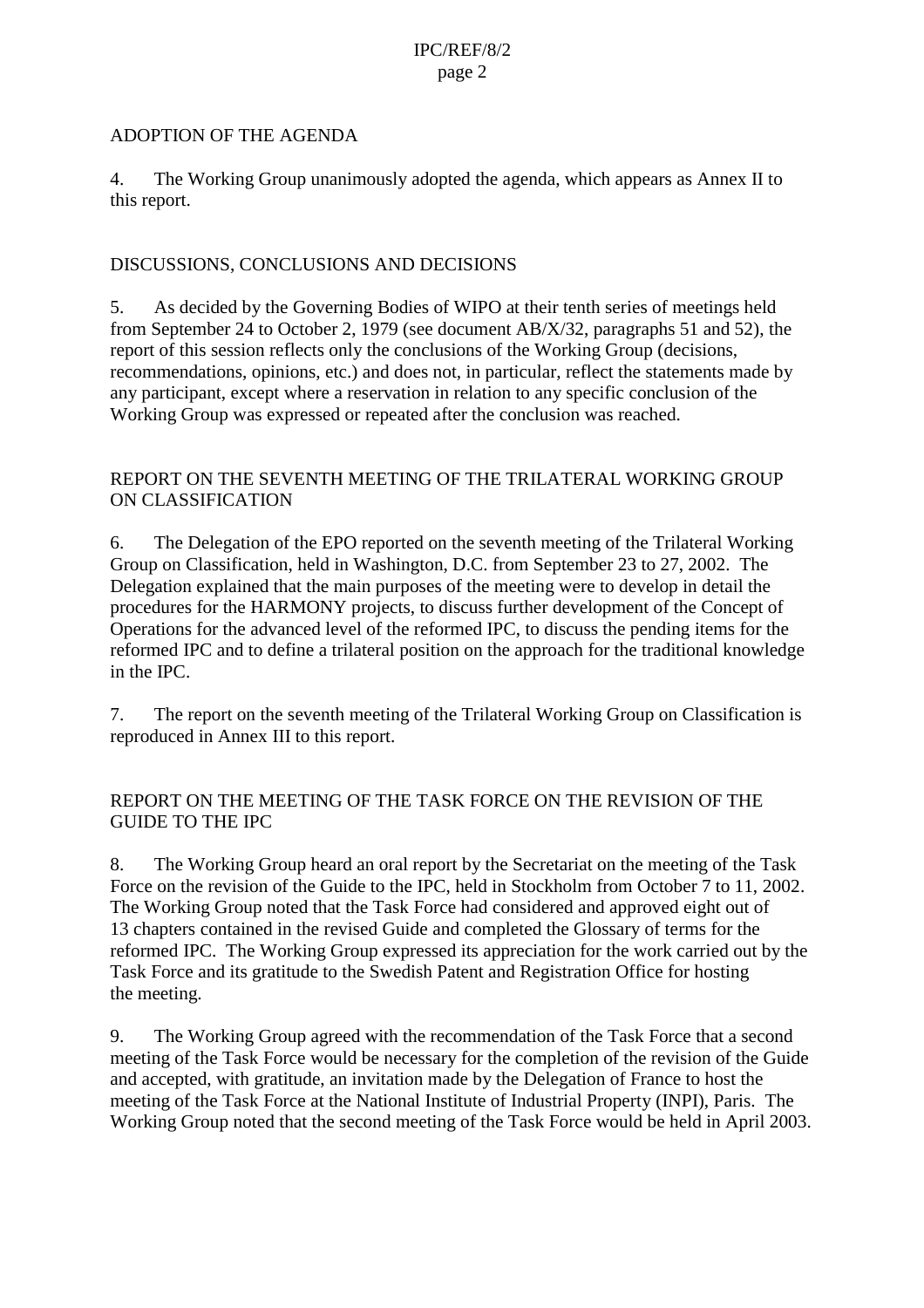#### GENERAL PRINCIPLES OF CLASSIFICATION; ELABORATION OF RULES FOR MULTIPLE CLASSIFICATION IN THE IPC

10. Discussions were based on Annex 41 to project file IPC/R 4/99 Rev.11 containing the rapporteur report on standardization of notes prescribing multi-aspect classification, prepared by the International Bureau. The Working Group agreed that two types of the standardized wording for notes specifying multi-aspect classification should be identified, respectively, for obligatory and non-obligatory classification. Having considered and discussed the proposal of the Rapporteur, the Working Group approved the following templates for notes on obligatory and non-obligatory classification:

– Obligatory: "Subject matter," when it is determined to be invention information, must also be classified in…

– Non-obligatory: "Subject matter," which is considered of interest for search purposes, may also be classified in…

11. The Working Group agreed to submit the above templates to the IPC Committee of Experts for adoption and to request the Committee that the IPC Revision Working Group should apply the templates in the IPC maintenance procedure. The Working Group indicated that the notes should be used exactly as worded in the templates, whenever possible, and adjusted as necessary only when the exact wording of the templates does not apply.

12. Finally, the Working Group agreed to recommend to the IPC Committee of Experts to consider Task No. 4 on its program completed.

#### ELABORATION OF PRINCIPLES OF THE CREATION, MAINTENANCE AND FUNCTIONING OF THE MASTER CLASSIFICATION DATABASE

#### Presentation of Classification Symbols on the Front Page of Patent Documents

13. The Working Group recalled its tentative decision, taken at the seventh session of the Working Group, in May 2002, to introduce a new presentation of classification symbols on the front page of patent documents where classification symbols should be presented in a tabular form and using a graphic technique for explaining the meaning of classification symbols (see document IPC/REF/7/3, paragraphs 37 to 41). The Working Group also recalled its request to the members of the Working Group to verify the applicability of the new presentation of classification symbols with respective administrative services of their offices.

14. During the discussion, the majority of members of the Working Group declared that they expected no problems in using the new presentation of classification symbols.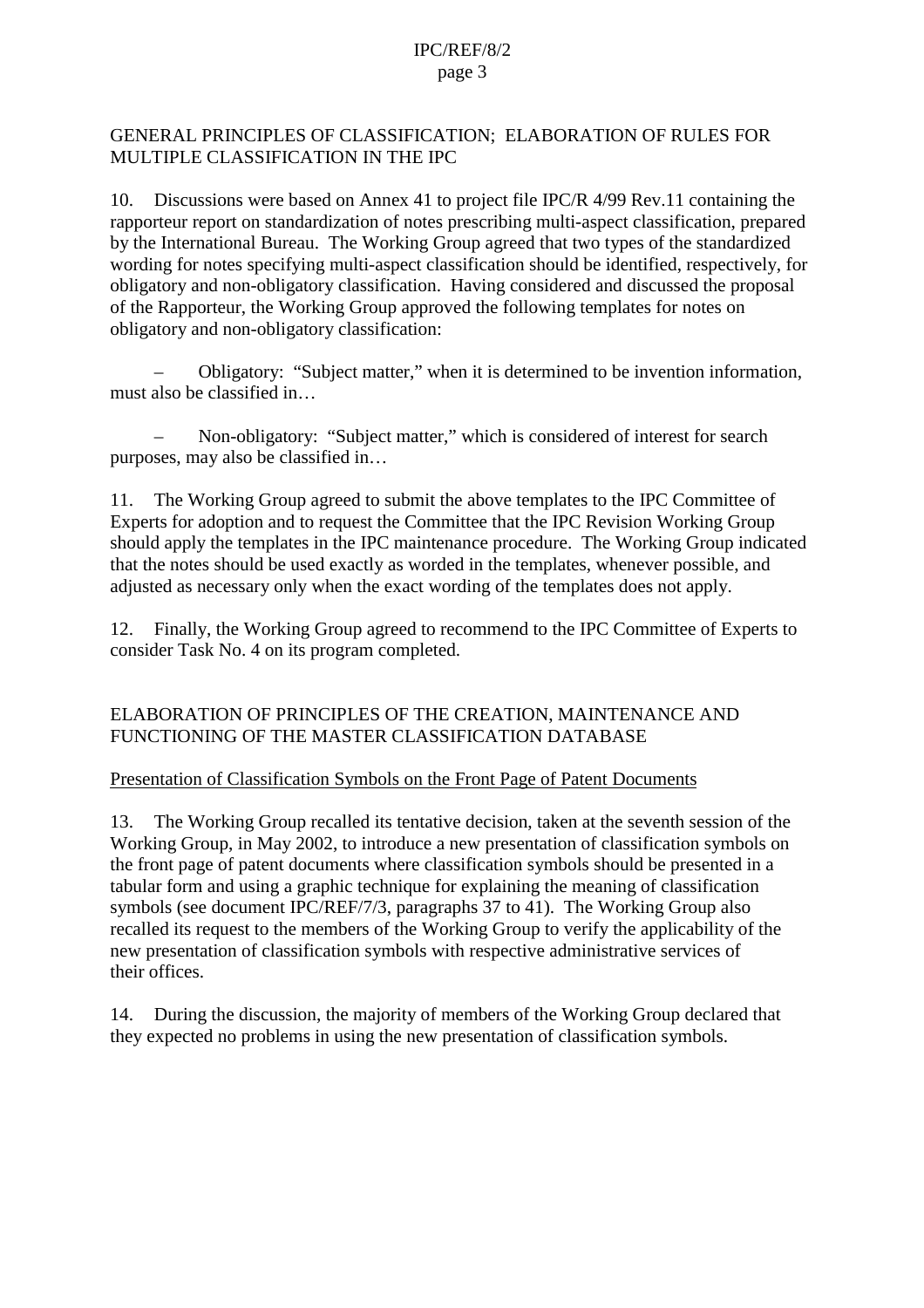15. Referring to a possible lack of space on the front page for long tabular lists of classification symbols, indicated by some Delegations, the Working Group agreed that the presentation of classification symbols in two columns was admissible. The Working Group confirmed that classification symbols and indexing codes should be presented in the following order in the tabular form:

- (1) classification symbols representing invention information;
- (2) classification symbols representing additional information;
- (3) indexing codes.

16. The Working Group recognized that, although the new presentation of classification symbols using a graphic technique was not complex, some training of classifiers would be necessary to carry out and invited its members to provide such training in preparation for the next edition of the IPC. Also, internal procedures within each office should be developed to ensure that the proper designations (invention information, additional information, core level symbols, advanced level symbols) would translate into appropriate fonts for publication.

17. Finally, the Working Group agreed to recommend to the IPC Committee of Experts to adopt the new presentation of classification symbols on the front page of patent documents.

18. The Working Group recalled that a new version of WIPO Standard ST.8 ("Standard Recording of IPC Symbols on Machine-Readable Records") was under consideration by the Standards and Documentation Working Group of the Standing Committee on Information Technologies and expressed the opinion that classification experts, together with experts on standardization, should be included in delegations of industrial property offices for participation in the forthcoming session of the Standard and Documentation Working Group so as to ensure a comprehensive discussion of the new version of Standard ST.8.

#### Master Classification Database (MCD)

19. Discussions were based on the paper submitted by the EPO providing a global survey of rules, procedures and actions which would be implemented in the MCD (see project file IPC/R 8/99 Rev.13, Annex 59). The Delegation of the EPO explained the contents of the paper and gave explanations to issues raised during the discussion. The Delegation indicated that proposed rules and procedures would be incorporated during the rebuild of the DOCd.b. in 2003.

20. The Working Group noted, in particular, the following:

- the MCD will comprise the basic bibliographic data of patent documents;
- the MCD will contain documents at all publication levels;

– the reclassification procedure in the MCD will be implemented only for documents at the first publication level;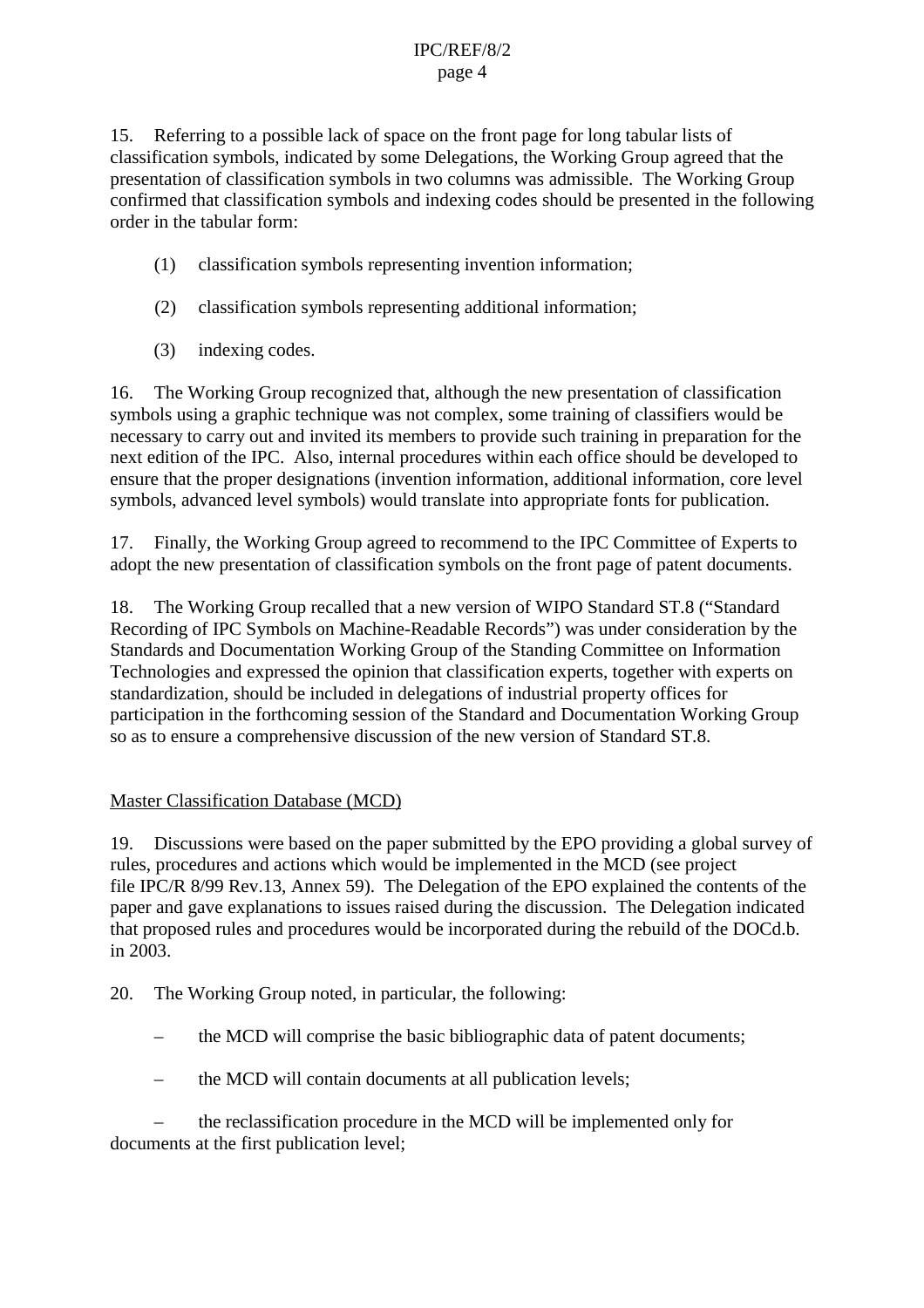– the MCD will be able to deliver reclassification lists to offices wishing to carry out reclassification of their national patent documents belonging to the core or to the advanced level;

– the MCD will delete advanced level symbols when they are not updated by offices after advanced level changes.

21. Generally supporting the proposed rules, procedures and actions, the Working Group, however, expressed the opinion that, in view of consequences that the creation of the MCD would have for many industrial offices in the world, those rules, procedures and actions should be further studied and invited its members to submit comments on the paper by the EPO, by December 15, 2002.

22. The Working Group agreed that the paper by the EPO should serve as a basis for the preparation of the Concept of Operations for the reformed IPC and requested the EPO to prepare, in cooperation with the International Bureau, the draft of the Concept of Operations (classification and reclassification part) for consideration by the IPC Committee of Experts, by February 1, 2003, so as to ensure the approval of basic rules, procedures and actions for the functioning of the MCD on time for their implementation in the new DOCd.b.

23. The Working Group agreed that there was a need for an additional letter in the revised Standard ST.8, namely, the letter V for use in the position 44 of the proposed new ST.8. This would allow offices to make changes in classification symbols, not falling under the categories "original" or "reclassified." The EPO was requested to inform the Standing Committee on Information Technologies of this addition.

#### Reclassification Rules in the Master Classification Database (MCD)

24. The Working Group considered the paper by the EPO relating to the reclassification process in the reformed IPC (see project file IPC/R 8/99 Rev.13, Annex 57) and discussed in detail proposed rules for the reclassification procedure and the propagation of the reclassification data in the MCD. The Working Group noted that those rules were necessary for the proper functioning of the MCD.

25. With the exception of one rule, the Working Group approved the proposed rules and agreed to recommend to the IPC Committee of Experts their adoption.

26. The approved rules are reproduced in Annex IV to this report.

#### IMPROVEMENT OF IPC TRAINING BY PROVIDING MODERN TRAINING TECHNIQUES

27. The Working Group considered a document prepared by the International Bureau on "Improvement of IPC Training by Providing Modern Training Techniques" (see project file IPC/R 13/99) and basically approved the conclusions made by the International Bureau in the document. The Working Group invited comments and new training materials from offices for the purpose of improvement of the IPC training techniques.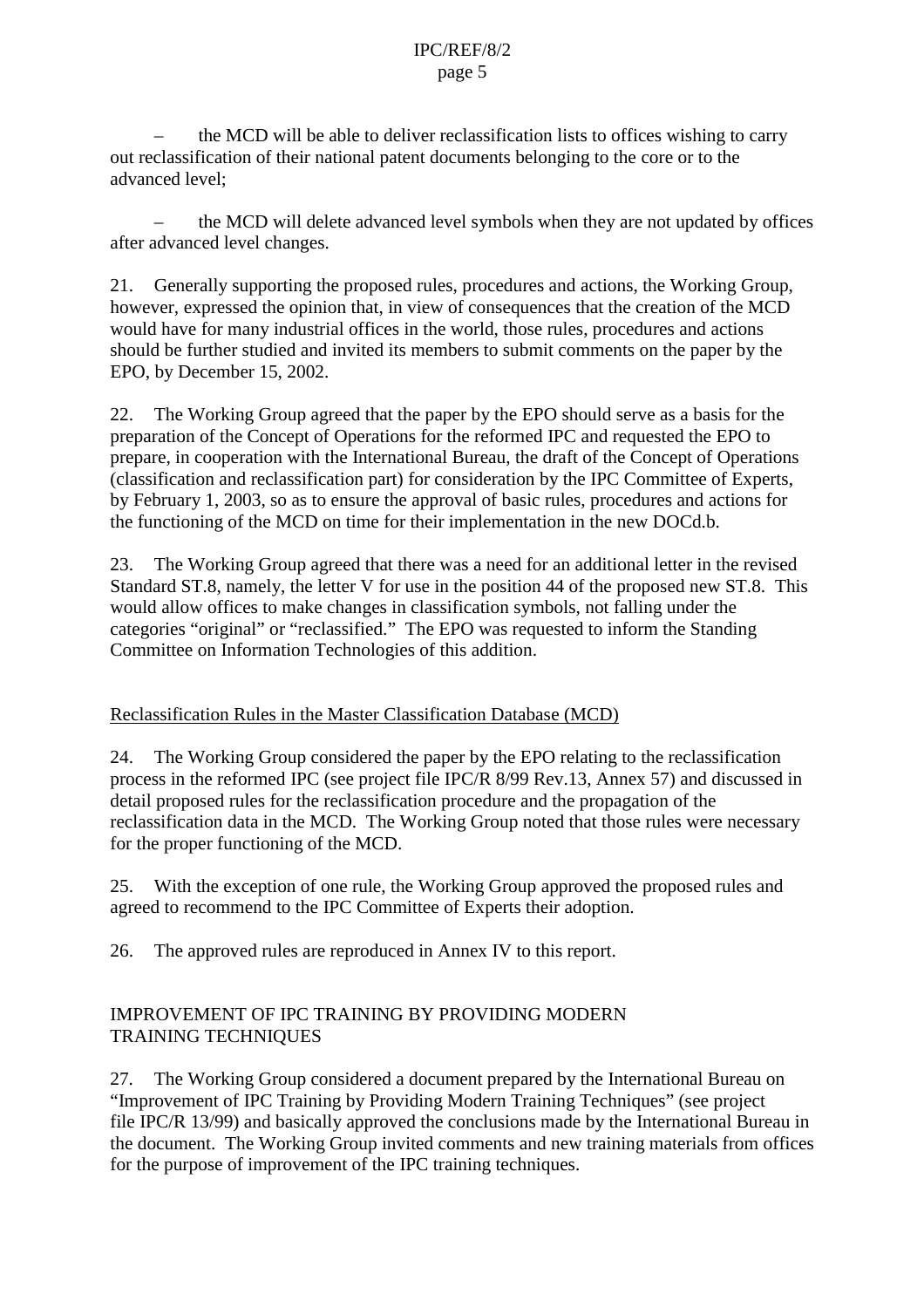28. Having discussed the need for review of the training examples in order to reflect the results of IPC reform, the Working Group agreed to recommend to the Committee of Experts to create a Task Force for this purpose.

29. The Working Group also agreed that it is extremely important to implement the comprehensive delivery of the information on IPC reform to the IPC users for their training in the use of the new Classification and recommended that plans for training the staff in industrial property offices be elaborated.

#### DETERMINATION OF THE MOST APPROPRIATE CONTENTS OF THE CORE LEVEL OF THE REFORMED IPC

30. The Working Group considered a paper by the International Bureau, which was made available at the session, concerning the distribution of IPC groups in last place rule areas and first place rule areas, with the exception of classes C 07 and C 08. The Working Group noted that the rearrangement of groups in those areas had been made on the basis of the principle of majority, which meant that, for each hierarchical level it had been determined whether the majority of groups belonged to the core or to the advanced level and all other groups had been moved to the level of majority.

31. The Secretariat informed the Working Group that the above-mentioned procedure resulted in approximately 180 groups moved to the core level and 410 groups moved to the advanced level.

32. The Working Group approved the work carried out by the International Bureau.

33. The Working Group also considered a paper by the EPO concerning the distribution of IPC groups in classes C 07 and C 08 (see project file IPC/R 14/00 Rev.9, Annex 28). The Working Group noted an algorithm used by the EPO for calculating the numbers of non-PCT minimum documents in main groups of those classes and the quantitative criteria used in the study by the EPO. The Working Group also noted that, according to this study, only a few main groups in areas of classes C 07 and C 08 contain a significant number of non-PCT minimum documents.

34. Having applied also other criteria, such as the number of subgroups in main groups, importance of the IPC as a search tool in a given field and difficulties in using a detailed IPC scheme for non-experts in the field, the Working Group identified the following main groups in classes C 07 and C 08, which one-dot subgroups should also belong to the core level: C 07 C 51/00, C 07 K 14/00, C 07 K 16/00, C 08 F 2/00, C 08 J 3/00, C 08 J 5/00.

35. The Working Group requested the International Bureau to carry out rearrangement of groups in the last place rule and first place rule areas resulting from the above studies by the International Bureau and the EPO and make the results available on the IBIS Web site of WIPO. The International Bureau was also requested to provide, on the IBIS Web site, the possibility of displaying, in easily accessible form, only the core level of the reformed IPC.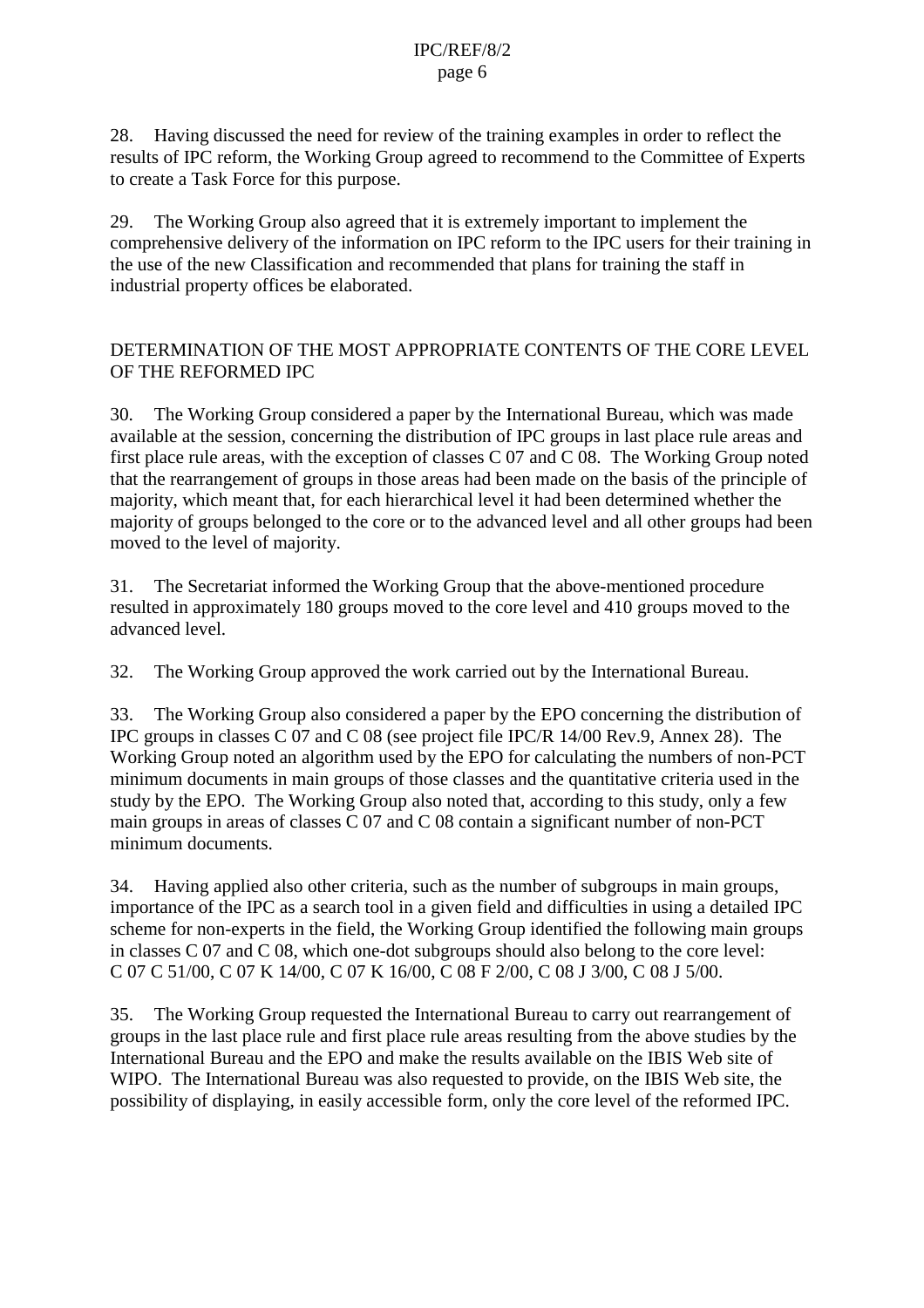36. The Working Group agreed that offices could propose corrections to the distribution of groups between the core and the advanced level in particular areas, if inappropriate distribution is discovered, for example, as regards the correctness of the structure of the IPC at the core level.

37. Finally, the Working Group agreed that quantitative criteria should also be applied to the distribution between the core and the advanced level of new groups created in the seventh edition of the IPC and introduced in the current revision period. The Delegation of the EPO informed the Working Group that the statistics for most of those groups would be available in 2003.

#### STUDY OF THE FEASIBILITY OF INTRODUCING A SIMPLIFIED SET OF RULES IN THE IPC

#### Guidelines for Determining Where to Classify Patent Documents

38. Discussions were based on the rapporteur report submitted by the United States of America and made available at the session, containing the draft Guidelines for determining where to classify patent documents.

39. The Working Group considered the Guidelines in detail and made substantial changes to its text, but, in view of the lack of time, was not in a position to finalize the Guidelines. It was particularly recognized that the sections "INCLUSIVENESS OF GROUPS," "UNIVERSAL PROCEDURE FOR LOCATING A SUBCLASS" and "BEST-FIT SELECTION RULE" need more work. The draft Guidelines as amended by the Working Group is reproduced in Annex V to this report.

40. The Working Group instructed the Task Force on the revision of the Guide to the IPC to finalize the Guidelines in connection with the consideration of the relevant parts of the Guide, at its second meeting to be held in April 2003.

41. In order to facilitate the completion of the Guidelines, the Working Group invited its members to submit comments on the draft Guidelines, as published in the said Annex V, by February 15, 2003, and requested the United States of America to submit the rapporteur report by April 1, 2003.

#### Creation of Subclasses and Main Groups for Residual Subject Matter

42. The Working Group considered the rapporteur report submitted by the United States of America and made available at the session, containing a proposal on the systematic introduction in IPC subclasses of residual main groups, where these groups are not present.

43. The following remarks were made concerning this proposal:

– existing residual main groups should be investigated with regard to their real coverage, taking into account subject matter which could be implicitly covered;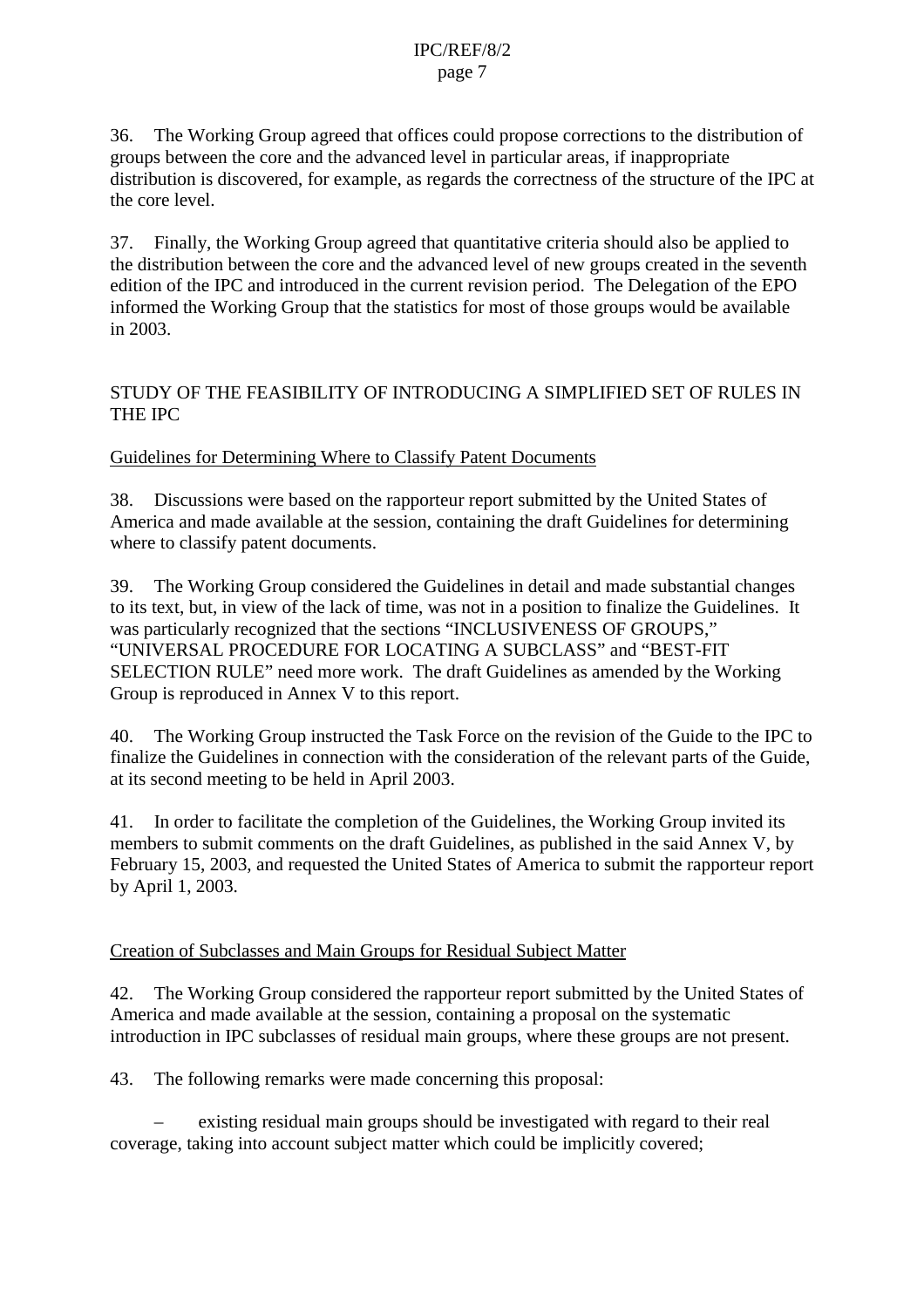– in subclasses whose scope is exhausted by existing main groups, the creation of residual main groups could lead to confusion for the user.

44. Since the existing X-notation practice did not work in a satisfactory manner, the Working Group approved the proposal and agreed on the following procedure for the introduction of residual main groups:

(a) checking of subclasses with residual main groups in respect of their scope and wordings.

(b) identification of subclasses where the main groups exhaust the scope.

(c) introduction of residual main groups in subclasses not covered by items (a) and (b), above.

45. The Working Group also agreed that residual main groups should have a standard number 99/00, wherever possible.

46. In view of the significant work that the introduction of residual main groups throughout the IPC would require and the very high workload of the IPC Revision Working Group, the Working Group agreed that this project could not be implemented in the next edition of the IPC and recommended to the IPC Committee of Experts to carry out the systematic introduction of residual main groups in IPC subclasses after the year 2005.

47. As a partial solution of the problem of the residual subject matter in the IPC, the Working Group agreed to recommend to the IPC Committee of Experts the immediate implementation in the IPC of the proposal by the EPO to create, in each section of the IPC, a class (with respective subclass and main group) for the residual subject matter in the given section. The Working Group indicated that these residual places should be periodically reviewed in order to collect material for the revision of the IPC.

48. The Working Group agreed that those residual classes should have a standard number 99 and elaborated titles of such residual classes, subclasses and main groups as exemplified by section A:

| A 99 | Subject matter not otherwise provided for in this section |
|------|-----------------------------------------------------------|
|      |                                                           |

A 99 Z Subject matter not otherwise provided for in this section

A 99 Z 99/00 Subject matter not otherwise provided for in this section.

49. The Working Group also agreed on the standard note following the title of a residual subclass:

"This subclass covers subject matter that (a) is not provided for, but is most closely related to, the subject matter covered by the subclasses of this section, and (b) is not explicitly covered by any subclass of another section."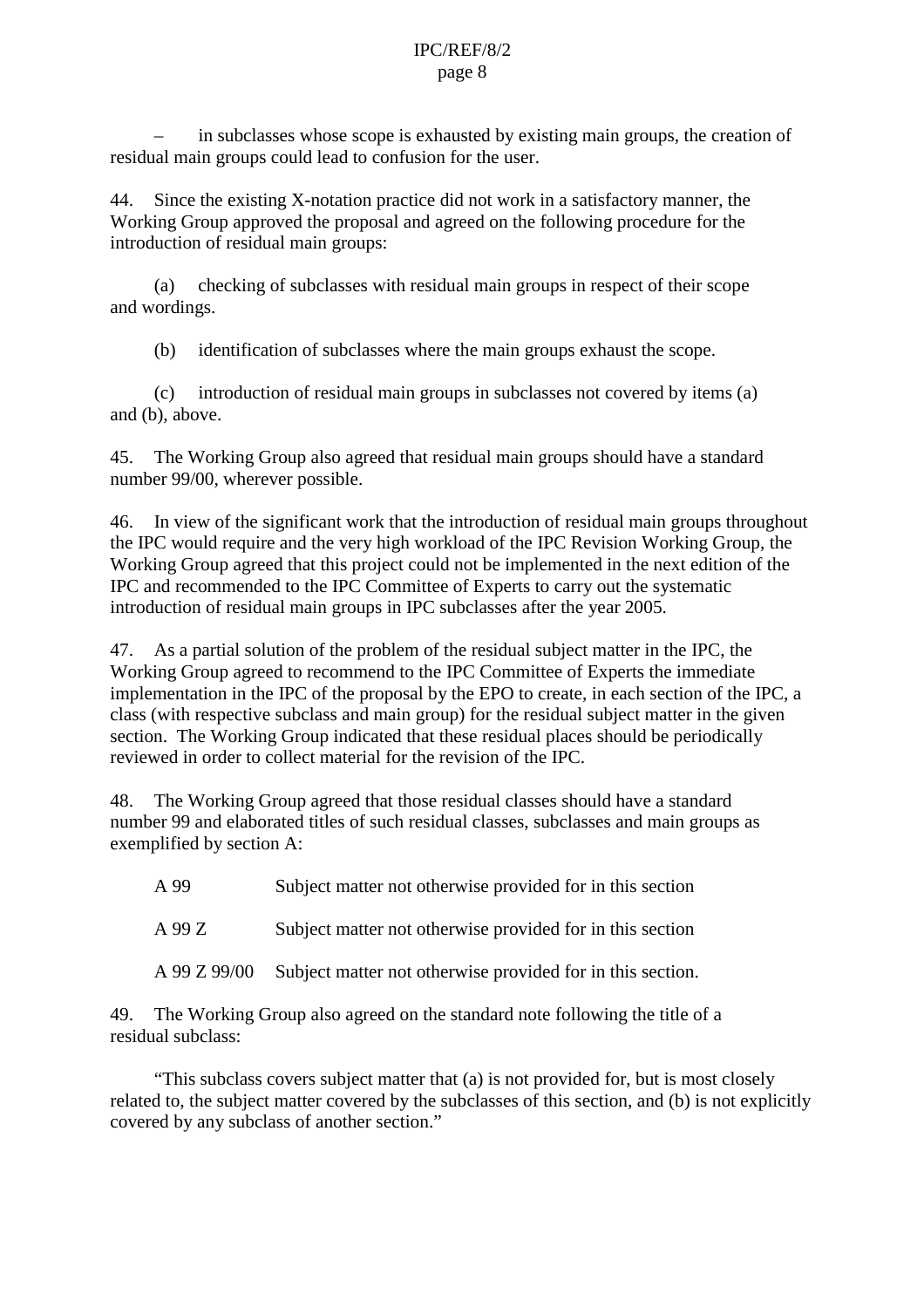50. The Working Group indicated that classification definitions should be created for such residual subclasses and main groups and that a special example section should be introduced in the definitions to provide additional guidance for the user.

51. The Working Group instructed the Task Force on the revision of the Guide to the IPC to reconsider the application of X-notations, in view of the recommended creation of residual classes in each section of the IPC, and to investigate the possibility of abolishing the practice of X-notations.

52. In order to collect sufficient material for the study by the Task Force, comments on this matter were invited by March 15, 2003.

53. It was noted that the reference to X-notations should not be deleted during the revision of Standard ST.8 and that the Standing Committee on Information Technologies should be informed about it.

#### STUDY OF WAYS AND MEANS FOR THE ESTABLISHMENT OF THE FRENCH VERSION OF THE ADVANCED LEVEL OF THE IPC

54. The Working Group considered a background paper prepared by the International Bureau (see project file IPC/R 16/00 Rev.2, Annex 7) in which two approaches to the establishment of the French version of the advanced level of the IPC were described, namely:

(a) outsourcing the translation of amendments to the advanced level to external contractors; and

(b) the elaboration of computer-assisted translation tools.

55. The Secretariat indicated that, in respect of approach (a) necessary funds had been requested for the biennium 2004-2005 and, in respect of approach (b) testing of computer-assisted translation tools had been started in the framework of WIPO CLAIMS project.

56. The Working Group supported the approaches under consideration by the International Bureau and underlined the need in timely achieving progress in the study with regard to ways and means for the establishment of the French version.

57. The Working Group agreed that a detailed procedure for the preparation of the French version of the advanced level of the IPC should be prepared and included in the Concept of Operations for the reformed IPC. The Working Group also expressed the opinion that a special body for the supervision and approval of the amendments to the French version should be created.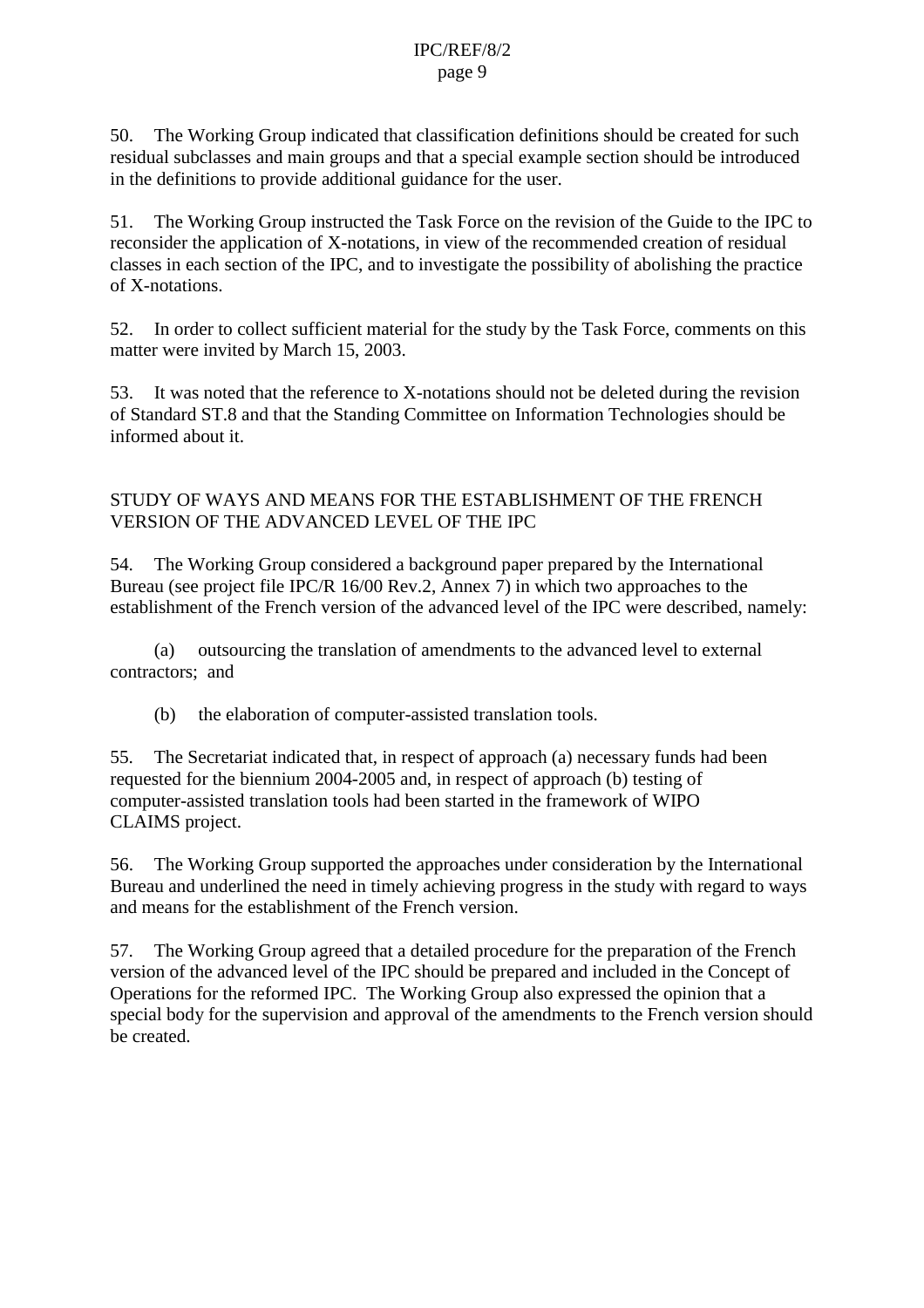#### GLOSSARY OF TERMS FOR THE REFORMED IPC

58. The Working Group considered and approved the English version of the Glossary of Terms completed by the Task Force on the revision of the Guide to the IPC, which is reproduced in Annex VI to this report. The Working Group noted that the Glossary contains the terms already approved by the Working Group at its seventh session, some of them slightly amended, and several new terms approved by the Task Force.

59. The Working Group authorized the Task Force on the revision of the Guide to decide on the manner in which the Glossary would be incorporated into the Guide and to make relevant amendments to the list of terms or their definitions, if needed.

60. The Working Group provisionally approved the French version of the Glossary prepared by the International Bureau, which appears as Annex VI to the French version of this report. The members of the Working Group were invited to submit, by March 31, 2003, comments on the provisional French version which should finally be approved by the Task Force on the revision of the Guide at its next meeting in April 2003.

#### ELABORATION OF AN IPC SYSTEMATIC MAINTENANCE PROCEDURE

61. Discussions were based on the rapporteur report on Task No. 19 prepared by Sweden (see project file IPC/R 19/02, Annex 10). The Working Group provisionally approved, with some amendments, the part of this report under the heading "Procedure for Maintenance of the IPC," which is reproduced in Annex VII to this report.

62. The Working Group invited comments, by May 1, 2003, on this procedure, in particular on its paragraph 5 concerning the Maintenance Task Force and on whether the creation of classification definitions should be part of the maintenance procedure.

63. The Working Group also invited comments, by the same date, on the parts of the said Annex 10 under the headings "The Goals of the Maintenance Procedure" and "General Problems that Should be Given Attention During Systematic Maintenance."

64. Sweden was invited to submit, by September 1, 2003, the rapporteur report with a consolidated proposal including the parts relating to the "Procedure for Maintenance," "Goals of the Maintenance" and the "General Problems."

#### IPC REFORM IMPLEMENTATION PLAN

65. The Working Group noted that the IPC Reform Implementation Plan was updated according to the results of this session and appears as Annex VIII to this report.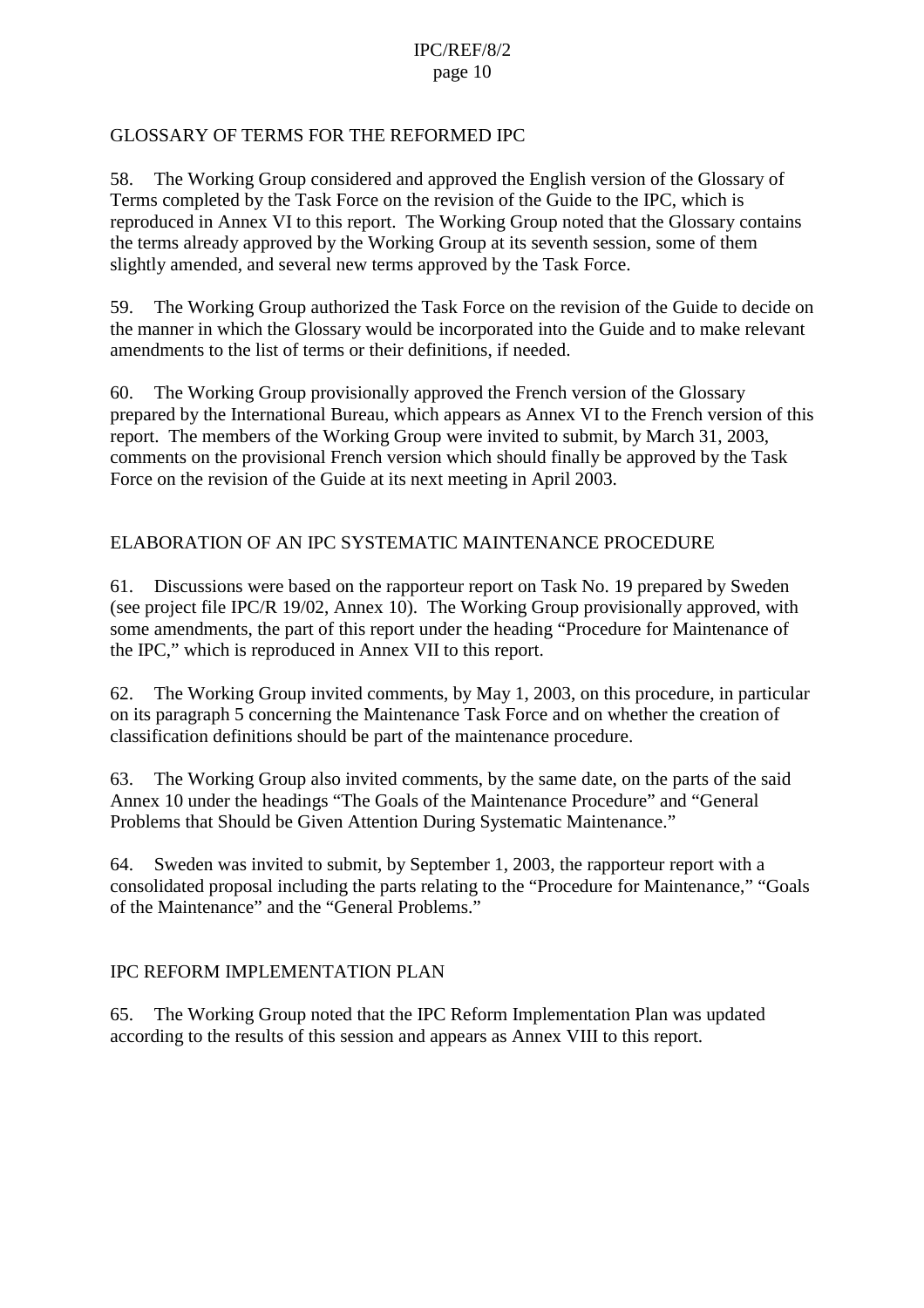#### IPC MANAGEMENT SYSTEM IBIS; CLAIMS PROJECT

66. The International Bureau gave a quick status report on the CLAIMS project. The mindmap of the presentation is available at the URL

*http://www.wipo.int/ibis/temp/trees/ibisframeset.html*. The status report summarized the work done since the opening of the IBIS system on the Web in December 2001. At the beginning of 2002, the following operations were carried out:

– two independent technical assessments were done on the IBIS publishing framework (by-products: Ibis beta3 and Ibis beta4 running under Cocoon 1.8);

– the IPC in intelligent PDF (fully hyperlinked with subclass and class level splitting in English and French) was delivered;

– spikes "mock-ups" were developed to handle the IPC training examples;

– beta5 version of IBIS was developed (merging the best ideas of the previous beta versions, optimized for quicker operations with offline preprocessing, migrating the system to Cocoon 2.0);

– national versions were demonstrated using the XML publishing framework and various beta versions (German and Spanish versions);

– a Spanish clone of IBIS beta5 was developed;

– the outpointers resulting from the core/advanced level separation were demonstrated.

67. The work under CLAIMS Phase 1 started in September 2002. Using a methodology inspired by the Rapid Application Development (RAD) some 20 RAD Tasks have been handled at this point. The following deliverables are available as the result of the operations:

– IPC Catchword Index in XML, integrated into the IBIS environment using the existing publishing framework (IPC 7, English and French);

– the German *Stich- und Schlagwörterverzeichnis* converted to XML (IPC 7, German and English);

– a list of discrepancies between the English and French official Catchword Indexes was presented;

– a literature survey was compiled, the public version of which was made available to the IPC community at the URL *www.wipo.int/ibis/temp/survey*;

– several parallel deep interviews were organized with the in-house users of the project to finalize the scoping of the various subprojects (patent categorization; computer-assisted translation using translation memories; support given to the creation and revision of definitions).